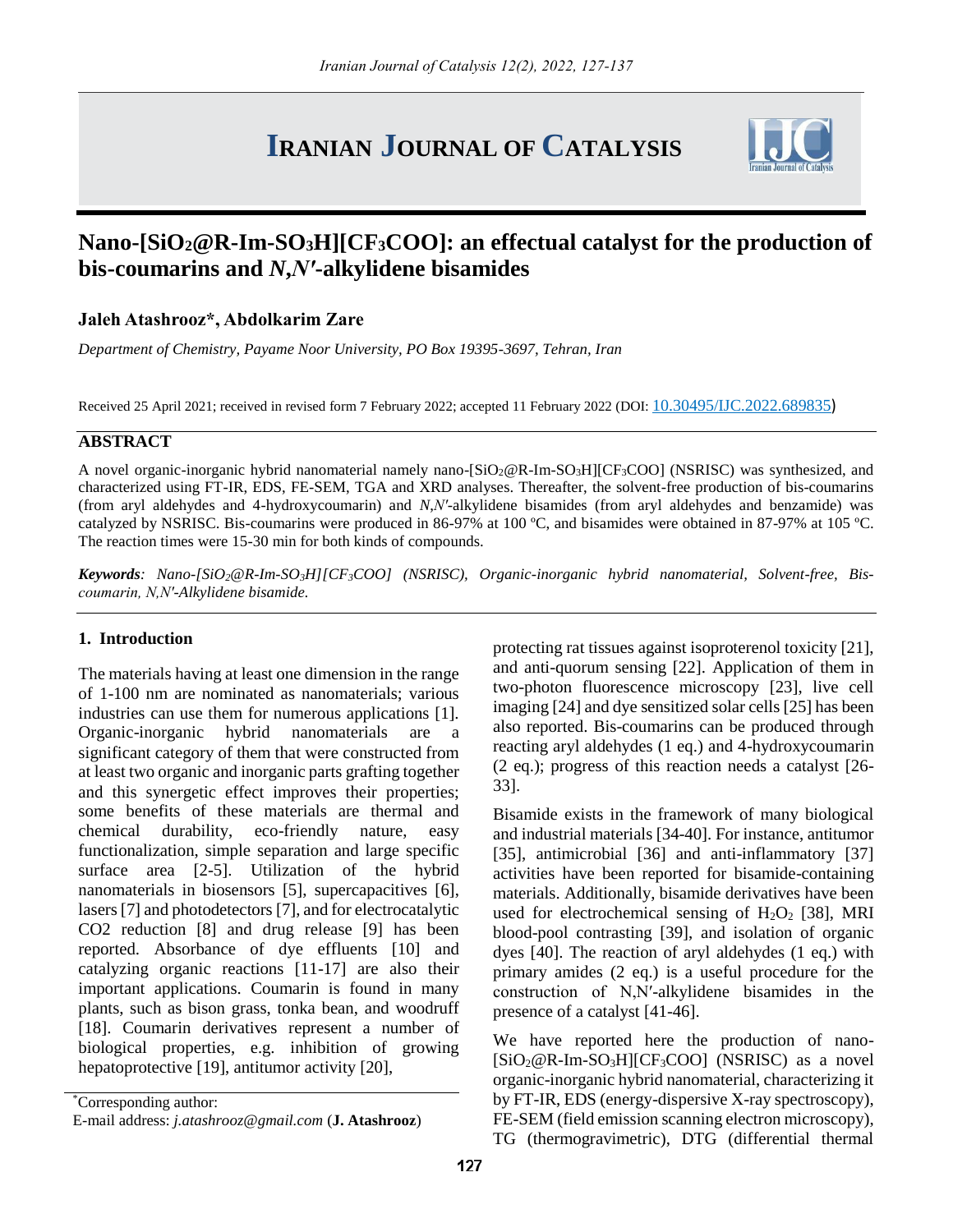gravimetric) and XRD (X-ray diffraction) analyses, and utilizing it as a highly effective nanocatalyst for the construction of bis-coumarins and N,N′-alkylidene bisamides without the need of using solvent as reaction medium.

#### **2.Experimental**

#### *2.1. Materials and instruments*

Supplementary file contains information on materials and instruments.

#### *2.2. Synthesis of NSRISC*

Imidazole (0.34 g, 5 mmol) and (3 chloropropyl)trimethoxysilane (0.99 g, 5 mmol) were stirred in reflexed toluene (15 mL) for 12 h; the solvent was distilled at 100 ºC under vacuum to provide **I**. Then, **I** was reacted with nano-SiO<sub>2</sub> (0.6 g, 10 mmol) in refluxed EtOAc (15 mL) for 18 h to produce **II**. In continue, **II** was gradually added to a stirring solution of  $CISO<sub>3</sub>H$  (0.34 mL, 5 mmol) in dry  $CH<sub>2</sub>Cl<sub>2</sub>$  (15 mL) at 10 ºC (ice-water bath), and stirred for 4 h at ambient temperature to generate **III**. In the final step, a solution of  $CF<sub>3</sub>CO<sub>2</sub>H$  (0.46 mL, 6 mmol) in dry  $CH<sub>2</sub>Cl<sub>2</sub>$  (15 mL) was gradually added to **III** at ambient temperature, and stirred for 9 h at that temperature, and 3 h under reflux conditions to give NSRISC. The compounds produced in second to fourth stages (i.e. **II**, **III** and NSRISC) were separated by centrifugation and decanting, washed by the used solvent in the related step, and dried (**Scheme 1**).

#### *2.3. The production of bis-coumarins*

Aldehyde (1 mmol), 4-hydroxycoumarin (2 mmol) and NSRISC  $(0.04 \text{ g})$  were stirred by a rod at 100 °C. When TLC showed completing the reaction, the mixture was cooled to ambient temperature, EtOAc (30 mL) was added, and stirred accompanied with refluxing for 2 min; centrifugation and decanting were utilized to separate the unsolvable. Thereafter, the EtOAc resulting from the decanting was distilled, and the remaining precipitate (the raw product) was purified by recrystallization in ethanol (95%).

#### *2.4. The construction of N*,*N′-alkylidene bisamides*

Benzamide (2 mmol), aldehyde (1 mmol) and NSRISC (0.052 g) were stirred by a rod at 105 ºC. After confirming completion of the reaction by TLC, and cooling the mixture to ambient temperature, EtOAc (30 mL) was added, and stirred accompanied with refluxing for 2 min; centrifugation and decanting were used to isolate the unsolvable nanocatalyst. Thereinafter, EtOAc resulted from the decanting was distilled, and purification of the raw product was performed by recrystallization in ethanol (95%).

#### **3. Results and Discussion**

#### *3.1. Characterization of the nanocatalyst*

FT-IR, EDS, FE-SEM, TG, DTG and XRD analyses were utilized to characterize NSRISC.

**Fig. 1** and **Table 1** illustrate the FT-IR spectrum and data of NSRISC, respectively. The peaks related to the bonds and functional groups in the structure of NSRISC were observed in the spectrum [47,48].



**Scheme 1.** The synthesis of NSRISC.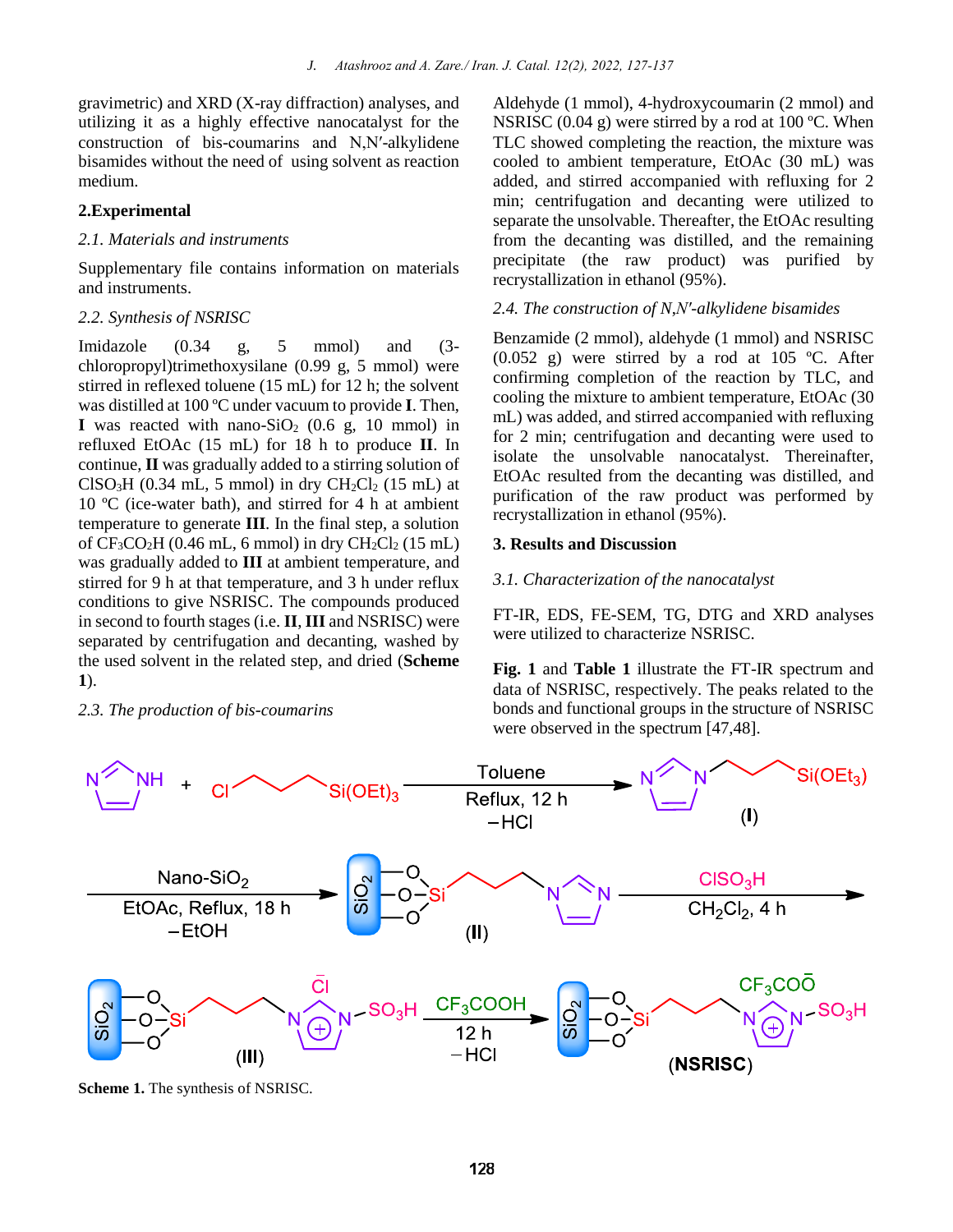

**Fig. 1.** The FT-IR spectrum of NSRISC.

**Table 1.** The FT-IR data of NSRISC

| Peak $(cm^{-1})$ | Bond or functional group                                                |
|------------------|-------------------------------------------------------------------------|
| 468              | Rocking of Si-O                                                         |
| 590              | Bending of $-SO2$                                                       |
| 883              | Stretching of N-S                                                       |
| 1107             | Symmetric stretching of $-SO2$                                          |
| ~1194            | Asymmetric stretching of $-SO2$                                         |
| 1452             | Bending of aliphatic C-H                                                |
| 1641             | Stretching of $C=N$                                                     |
| 2960             | Symmetric stretching of aliphatic C-                                    |
| 3148             | ТТ<br>Stretching of aromatic C-H                                        |
| 3200-3736        | Stretching of OH group of the $SO3H$<br>and OH groups on $SiO2$ surface |

The EDS spectrum (**Fig. 2**) confirmed all elements existed in the structure of NSRISC, i.e. carbon, nitrogen, oxygen, fluorine, silicon and sulfur.

**Fig. 3** exhibits the FE-SEM image of NSRISC, and verifies that the particles sizes are in nanoscale; e.g., the sizes of some particles are 13.9, 22.9, 24.7, 27.7 and 30.9 nm.

**Fig. 4** represents the TG and DTG diagrams of NSRISC, and confirms that weight losing has occurred in 3 stages. In first stage (less than  $\sim$  200 °C), the weight loss may be pertinent to evaporation of the absorbed solvents on the SiO<sub>2</sub> surface. In second stage ( $\sim$ 200-300 °C), the weight loss may be because of decomposition of the organic components grafted with the  $SiO<sub>2</sub>$  surface, and the removal of  $SO_2$  and  $CO_2$  gases. In third stage (~300-600) ºC), the weight loss is attributed to the decomposition of the organic components grafted with the  $SiO<sub>2</sub>$  surface, and the condensation of silanol groups [12].

In the XRD pattern of NSRISC (**Fig. 5**), the broad peak (at  $2\theta \approx 16-34^{\circ}$ ) is related to the amorphous structure of SiO<sub>2</sub>. The sharp peaks (at  $2\theta \approx 12.0, 13.1, 22.4, 26.1$ , 31.9, 41.6, 45.5, 47.4, 49.3 and 61.1º) belong to the crystalline forms of the nanocatalyst [11,12].

*3.2. Examining catalytic activity of NSRISC for the construction of bis-coumarins and N*,*N′-alkylidene bisamides* 

At the outset, the following model reactions were selected: (i) the solvent-free reaction of 4 chlorobenzaldehyde (1 mmol) with 4-hydroxycoumarin (2 mmol) for the construction of bis-coumarin (**Scheme 2**), and (ii) the solvent-free reaction of 4 chlorobenzaldehyde (1 mmol) with benzamide (2 mmol) for the construction of *N*,*N′*-alkylidene bisamides (**Scheme 2**). To acquire the optimum conditions, the model reactions were investigated in the presence of diverse amounts of NSRISC at a range of 90-110 ºC; **Table 2** demonstrates the summarized results. Considering the results, the optimum catalyst amount and temperature for the production of biscoumarins were 0.040 g and 100 ºC, respectively (entry 2 of **Table 2**); furthermore, the optimum catalyst amount and temperature for the construction of *N*,*N′* alkylidene bisamides were 0.052 g and 105 ºC, respectively (entry 9 of **Table 2**).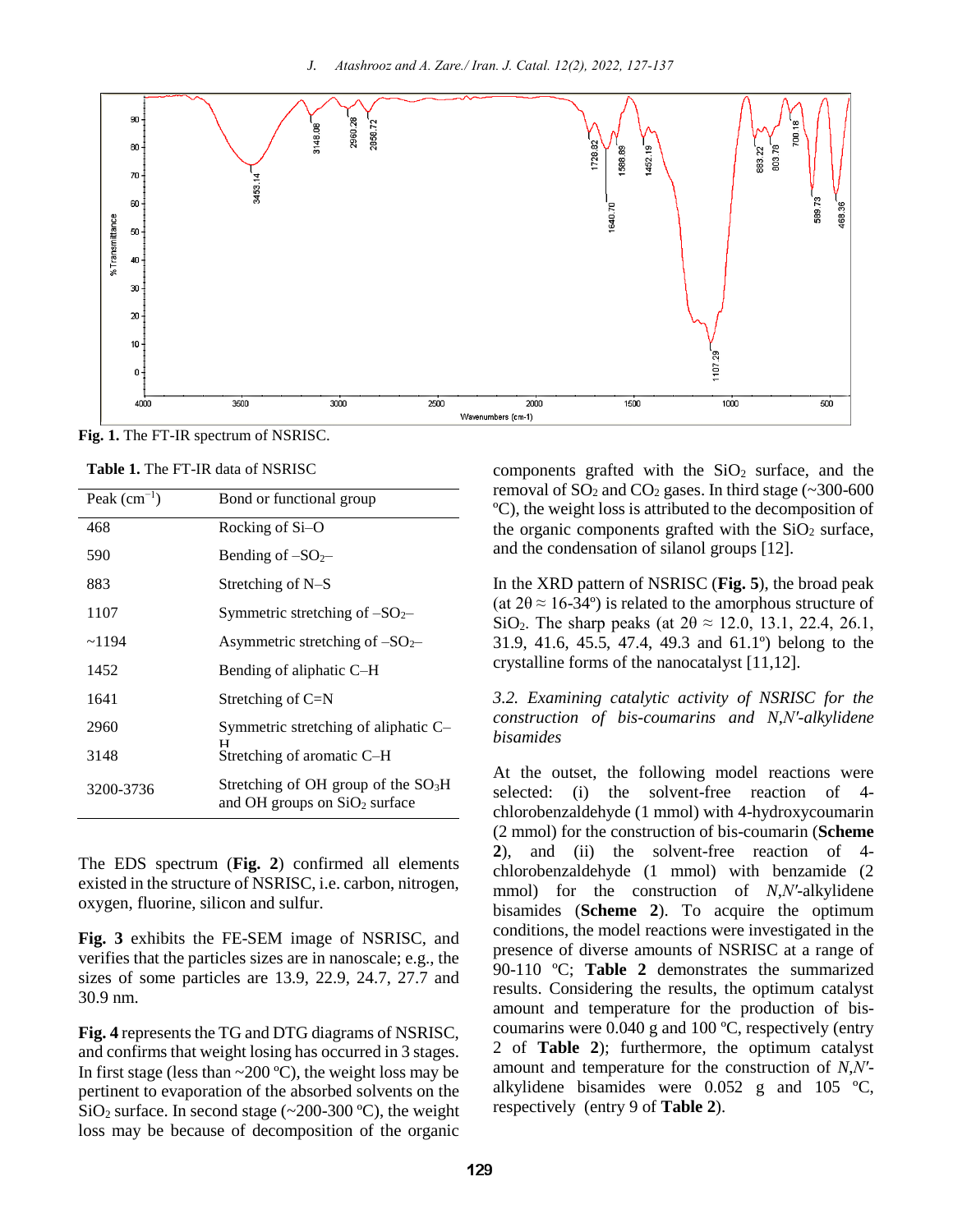



**Fig. 3.** The FE-SEM image of NSRISC. **Fig. 4.** The TG and DTG diagrams of NSRISC.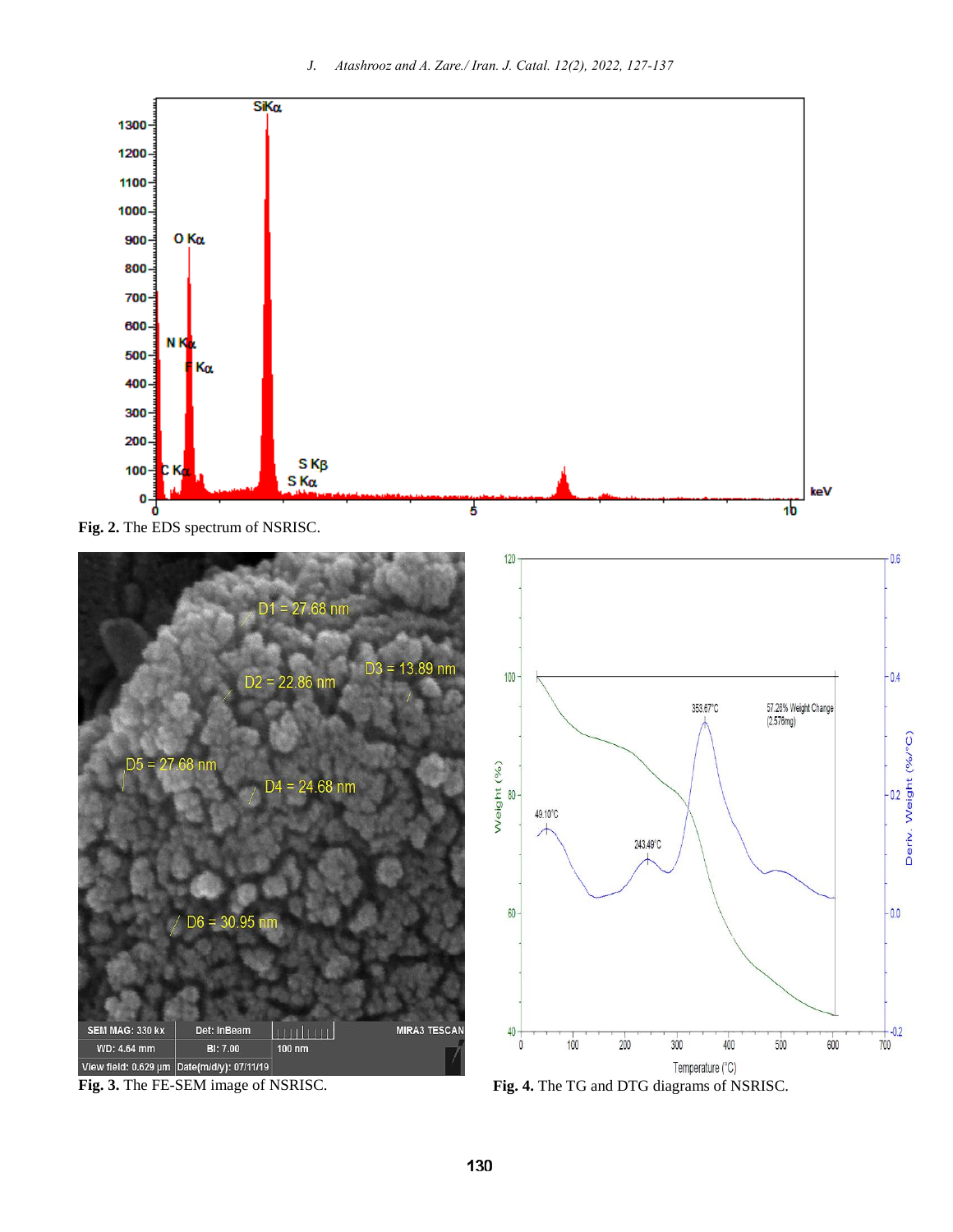

**Fig. 5.** The XRD pattern of NSRISC.



**Scheme 2.** The production of bis-coumarins (**1a**-**e**) and *N*,*N′*-alkylidene bisamides (**2a**-**e**).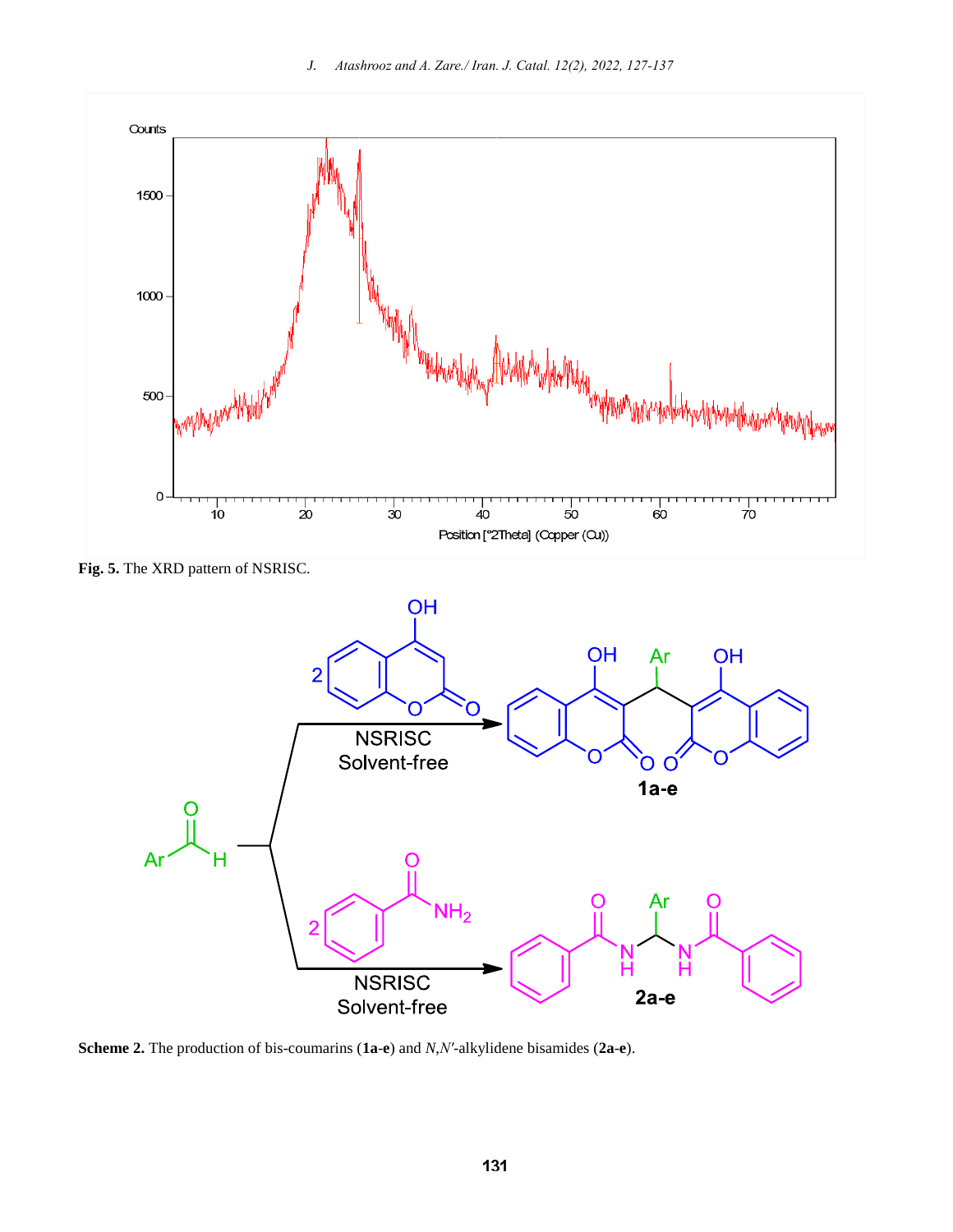*J. Atashrooz and A. Zare./ Iran. J. Catal. 12(2), 2022, 127-137*

| Entry          | Product        | The catalyst amount (g) | Temp. $(^{\circ}C)$ | Time (min) | Yield $(\%)$ |
|----------------|----------------|-------------------------|---------------------|------------|--------------|
| 1              | 1 <sub>b</sub> | 0.032                   | 110                 | 15         | 91           |
| $\overline{2}$ | 1 <sub>b</sub> | 0.040                   | 100                 | 15         | 96           |
| 3              | 1 <sub>b</sub> | 0.040                   | 90                  | 30         | 87           |
| $\overline{4}$ | 1 <sub>b</sub> | 0.052                   | 100                 | 15         | 96           |
| 5              | 2 <sub>b</sub> | 0.040                   | 90                  | 30         | 78           |
| 6              | 2 <sub>b</sub> | 0.052                   | 90                  | 15         | 82           |
| 7              | 2 <sub>b</sub> | 0.040                   | 100                 | 30         | 85           |
| 8              | 2 <sub>b</sub> | 0.052                   | 100                 | 15         | 93           |
| 9              | 2 <sub>b</sub> | 0.052                   | 105                 | 15         | 97           |
| 10             | 2 <sub>b</sub> | 0.060                   | 105                 | 15         | 97           |

**Table 2.** Effect of the catalyst amount and temperature on the model reactions.

In continue, several derivatives of bis-coumarins and *N*,*N′*-alkylidene bisamides were constructed through the reaction of aryl aldehydes with 4-hydroxycoumarin (or benzamide) under the optimum conditions (**Table 3**). As **Table 3** demonstrates that the desired bis-coumarins and *N*,*N′*-alkylidene bisamides were prepared with high yields in short times using aryl aldehydes bearing electron-withdrawing, electron-donating and halogens substituents. The results approved high effectuality and wide scope of NSRISC to catalyze the reactions.

The tasks of NSRISC in the reactions consist of: (i) activation of the electrophiles by its  $SO<sub>3</sub>H$  to accept the nucleophiles (**Scheme 3:** steps 1 and 3; **Scheme 4:** steps  $1'$  and  $3'$ ), (ii) helping removal of a H<sub>2</sub>O molecule (**Scheme 3:** step 2; **Scheme 4**: step 2ʹ), and (iii) acceleration of tautomerization (**Scheme 3**: step 4; **Scheme 4**: step 4<sup>'</sup>). The mechanisms are suggested considering the literature reports [46,53].

**Table 3.** The construction of bis-coumarins (**1a**-**e**) and *N*,*N′*-alkylidene bisamides (**2a**-**e**) using NSRISC.

| Product No.    | Product                       | Time (min) | Yield <sup>a</sup> $(\%)$ | M.p. $(C)$ [lit.]      |
|----------------|-------------------------------|------------|---------------------------|------------------------|
| 1a             | OH<br>OH<br>$\mathbf{\Omega}$ | 15         | 94                        | 229-230(228-230) [29]  |
| 1 <sub>b</sub> | C1<br>OH<br>OH                | 15         | 96                        | 254-256 (256-258) [26] |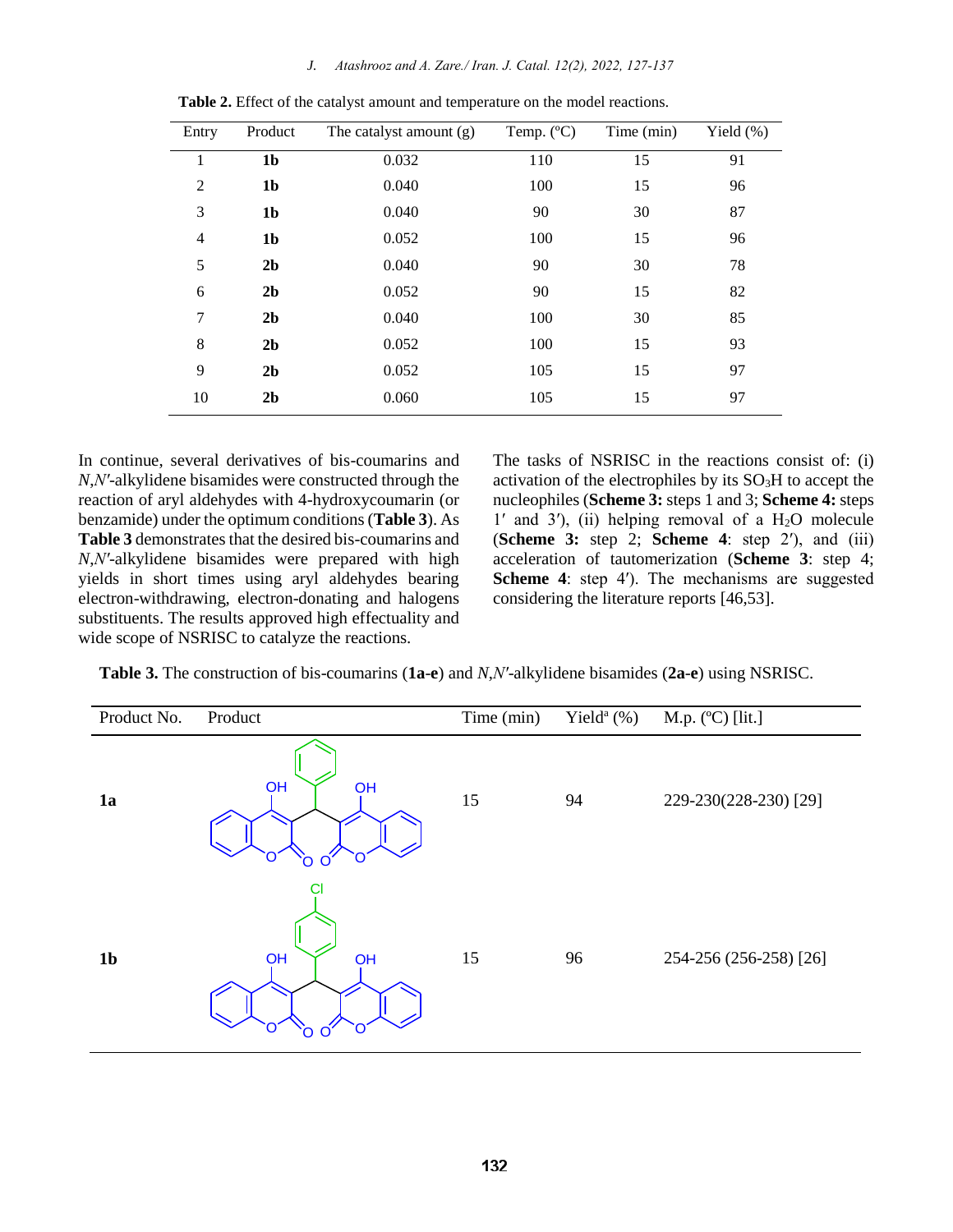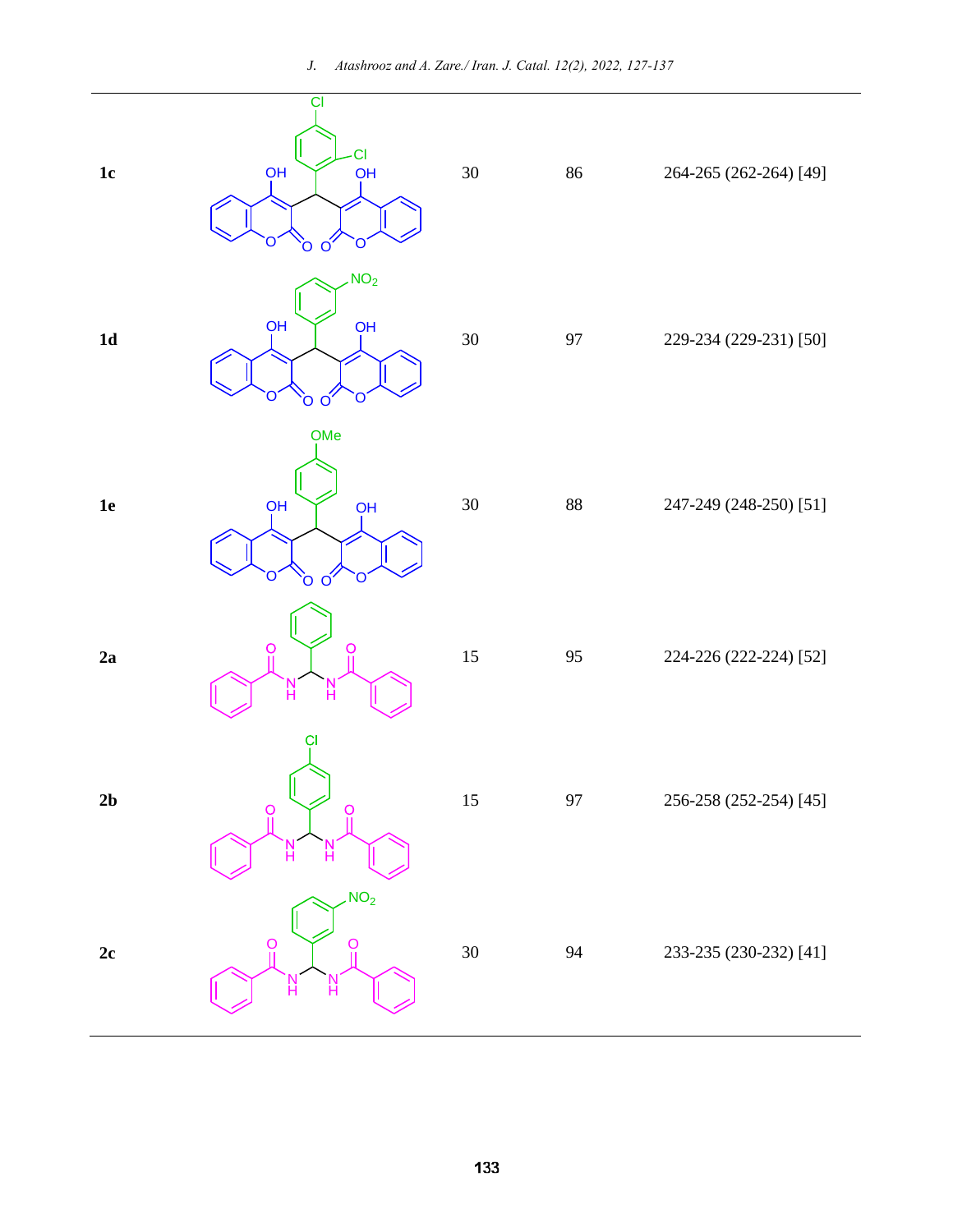

a Isolated yield.



**Scheme 3.** The proposed mechanism for the construction of bis-coumarins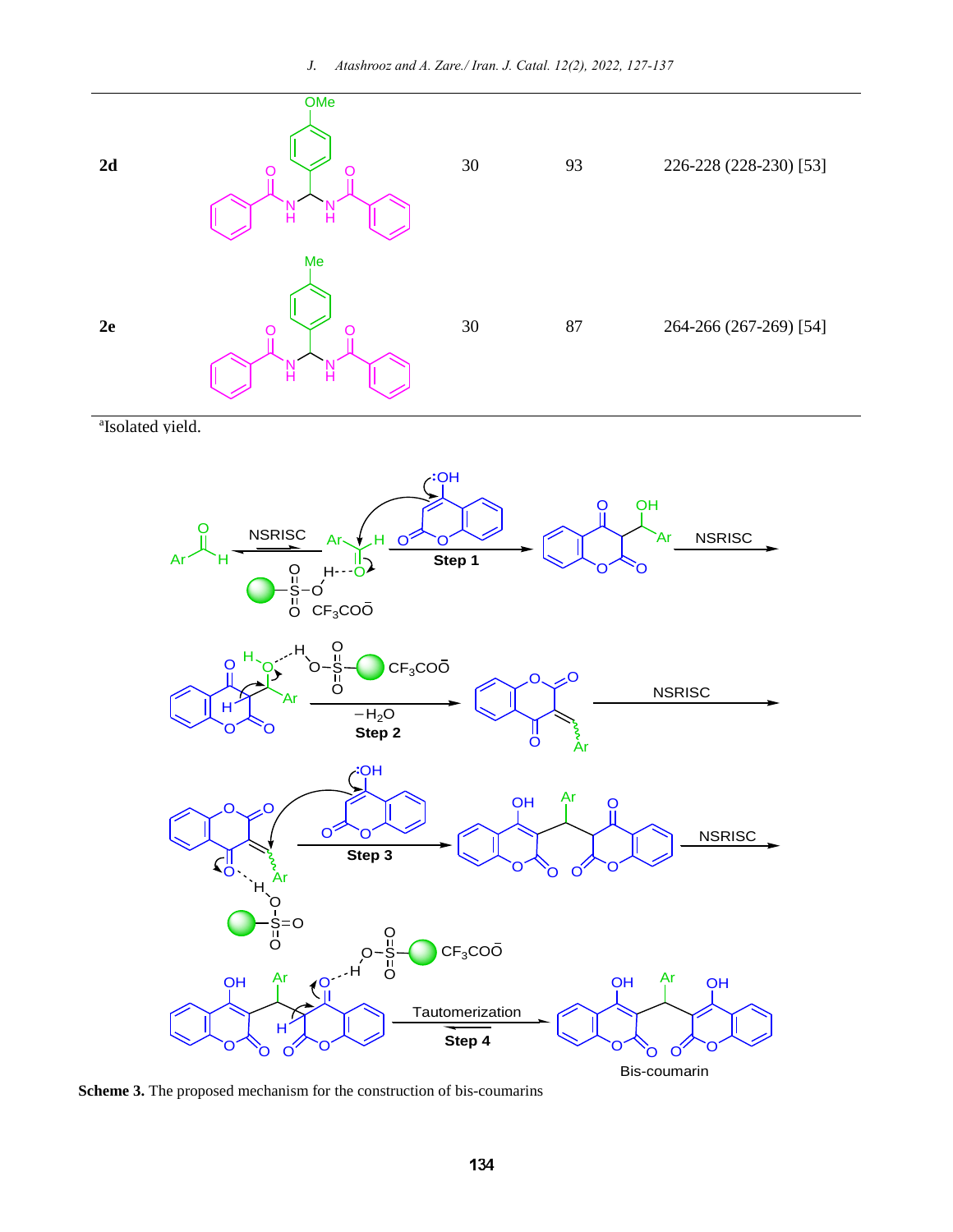

**Scheme 4.** The proposed mechanism for the construction of *N*,*N′*-alkylidene bisamides

We compared NSRISC with some reported catalysts for the production of bis-coumarins and *N*,*N′-*alkylidene bisamides derivatives in **Tables 4** and **5**. NSRISC is superior than the others in terms of the reaction time, yield and/or the reaction conditions (solvent-free versus utilization of toxic organic solvents).

| Catalyst                             | Conditions                    | Time range (min) | Yield range $(\%)$ | Ref. |
|--------------------------------------|-------------------------------|------------------|--------------------|------|
| <b>NSRISC</b>                        | Solvent-free, $100^{\circ}$ C | $15-30$          | 86-97              |      |
| Sodium dodecyl sulfate               | $H_2O$ , 60 °C                | 150-180          | 84-98              | [26] |
| RuCl <sub>3</sub> .nH <sub>2</sub> O | $H_2O$ , 80 °C                | $25 - 60$        | 75-95              | [28] |
| $\mathbf{I}_2$                       | $H_2O$ , 100 °C               | 20-34            | 91-99              | [29] |
| Melamine trisulfonic acid            | $H_2O$ , 80 °C                | 12-46            | 75-97              | [30] |
| W-ZnO                                | $H_2O$ , 80 °C                | $15 - 120$       | 90-98              | [53] |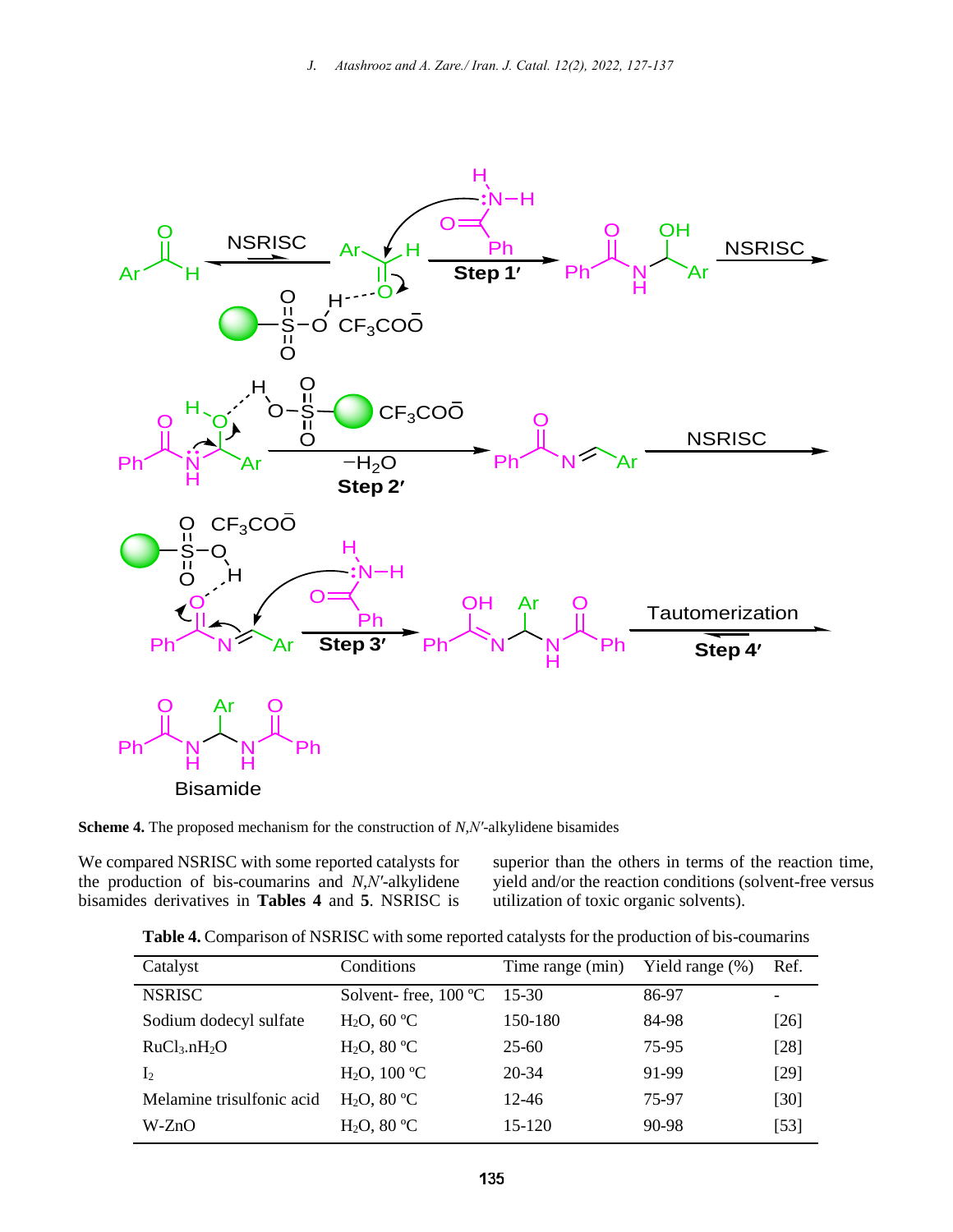*J. Atashrooz and A. Zare./ Iran. J. Catal. 12(2), 2022, 127-137*

| Catalyst                                                        | Conditions                     | Time range (min) | Yield range $(\%)$ | Ref.   |
|-----------------------------------------------------------------|--------------------------------|------------------|--------------------|--------|
| <b>NSRISC</b>                                                   | Solvent-free, $105^{\circ}C$   | $15 - 30$        | 87-97              |        |
| $NiFe2O4@SiO2-PPA$                                              | $CH3OH$ , reflux               | 40-130           | 52-93              | [41]   |
| $Ca5(PO4)3(OH)$                                                 | $CH3CN$ , reflux               | 180              | 87-95              | $[42]$ |
| $H_{14}$ [NaP <sub>5</sub> W <sub>29</sub> MoO <sub>110</sub> ] | $CH3OH$ , reflux               | 50-150           | 42-95              | $[45]$ |
| Nano- $[TSPSED   [Cl]_2]$                                       | Solvent-free, $90^{\circ}$ C   | 15-55            | 83-98              | [54]   |
| sulfonic<br>$p$ -Toluene<br>acid                                | Solvent-free, $100 \text{ °C}$ | 60               | 85-99              | [56]   |

**Table 5.** Comparing NSRISC with some reported catalysts for the construction of *N*,*N′*-alkylidene bisamides

#### **4. Conclusions**

We have reported the construction and characterization of NSRISC; it can promote organic reactions which need acidic catalysts. Application of NSRISC to catalyze the construction of bis-coumarins and *N*,*N′* alkylidene bisamides in this work is associated the advantages of high effectuality, high yields, short reaction times, solvent-free conditions, compatible with principles of green chemistry and easy procedures to purify the products.

#### **Acknowledgements**

The support of this work by Payame Noor University is acknowledged.

#### **References**

[1] M. Soylak, O. Ozalp, F. Uzcan, Trends Environ. Anal. Chem. 29 (2020) e00109.

[2] V. P. Ananikov, Nanomaterials 9 (2019) 1-6.

[3] A. Maleki, F. Hassanzadeh-Afruzi, Z. Varzi, M. S. Esmaeili, Mater. Sci. Eng. C 109 (2020) 1-33.

[4] F. Kalantari, A. Ramazani, M. R. Poor Heravi, Curr. Org. Chem. 23 (2019) 136-163.

[5] Y. Y. Yilmaz, E. E. Yalcinkaya, D. O. Demirkol, S. Timur, Sens. Actuator B-Chem. 307 (2020) 1-9.

[6] X. Zhao, Z. Li, Q. Guo, X. Yang, G. Nie, J. Alloys Compd. 855 (2021) 1-9.

[7] A. Zhang, Q. Lv, ChemistrySelect 5 (2020) 12641-12659.

[8] C. Yang, S. Li, Z. Zhang, H. Wang, H. Liu, F. Jiao, Z. Guo, X. Zhang, W. Hu, Small 16 (2020) 1-32.

[9] E. H. Jang, G. L. Kim, M. G. Park, M. K. Shim, J. H. Kim, J. Drug Deliv. Sci. Technol*.* 56 (2020) 1-7.

[10] A. A. Hoseini, S. Farhadi, A. Zabardasti, F. Siadatnasab, RSC Adv. 10 (2020) 40005-40018.

[11] A. Zare, J. Atashrooz, M. M. Eskandari, Res. Chem. Intermed. 46 (2020) 2523-2539.

[12] A. Ghobadpoor, M. M. Eskandari, A. Zare, M. Karami, Iran. J. Catal. 11 (2021) 69-75.

[13] R. Kordnezhadian, M. Shekouhy, A. Khalafi-Nezhad, New J. Chem. 43 (2019) 18559-18570.

[14] S. Sajjadifar, I. Amini, M. Karimian, Iran. J. Catal. 11 (2021) 59-67.

[15] M. Gholamhosseini-Nazari, S. Esmati, K. D. Safa, A. Khataee, R. Teimuri-Mofrad, Res. Chem. Intermed. 45 (2019) 1841-1862.

[16] A. Kohzadian, A. Zare, Res. Chem. Intermed. 45 (2019) 5473-5485.

[17] M. Shekouhy, R. Kordnezhadian, A. Khalafi-Nezhad, J. Iran. Chem. Soc. 15 (2018) 2357-2368.

[18] J. W. Hinman, H. Hoeksema, E. L. Caron, W. G. Jackson, J. Am. Chem. Soc. 78 (1956) 1072-1074.

[19] P. P. Joshi, Int. J. Adv. Study Res. Work 4 (2021) 2581- 5997.

[20] K. A. El-Sharkawy, M. Al-Bratty, H. A. Alhazmi, A. Najmi, Open Chem. 19 (2021) 322-337.

[21] E. Khdhiri, K. Mnafgui, L. Ghazouani, A. Feriani, R. Hajji, W. Bouzanna, N. Allouche, J-P. Bazureau, H. Ammar, S. Abid, Eur. J. Pharmacol. 881 (2020) 1-29.

[22] D. Deryabin, K. Inchagova, E. Rusakova, G. Duskaev, Molecules 26 (2021) 1-10.

[23] D. Kim, S. Singha, T. Wang, E. Seo, J. H. Lee, S. J. Lee, K. H. Kim, K. H, Chem. Commun. 48 (2012) 10243-10245.

[24] K. Colas, S. Doloczki, M. Posada Urrutia, C. Dyrager, Eur. J. Org. Chem. (2021) 1-13.